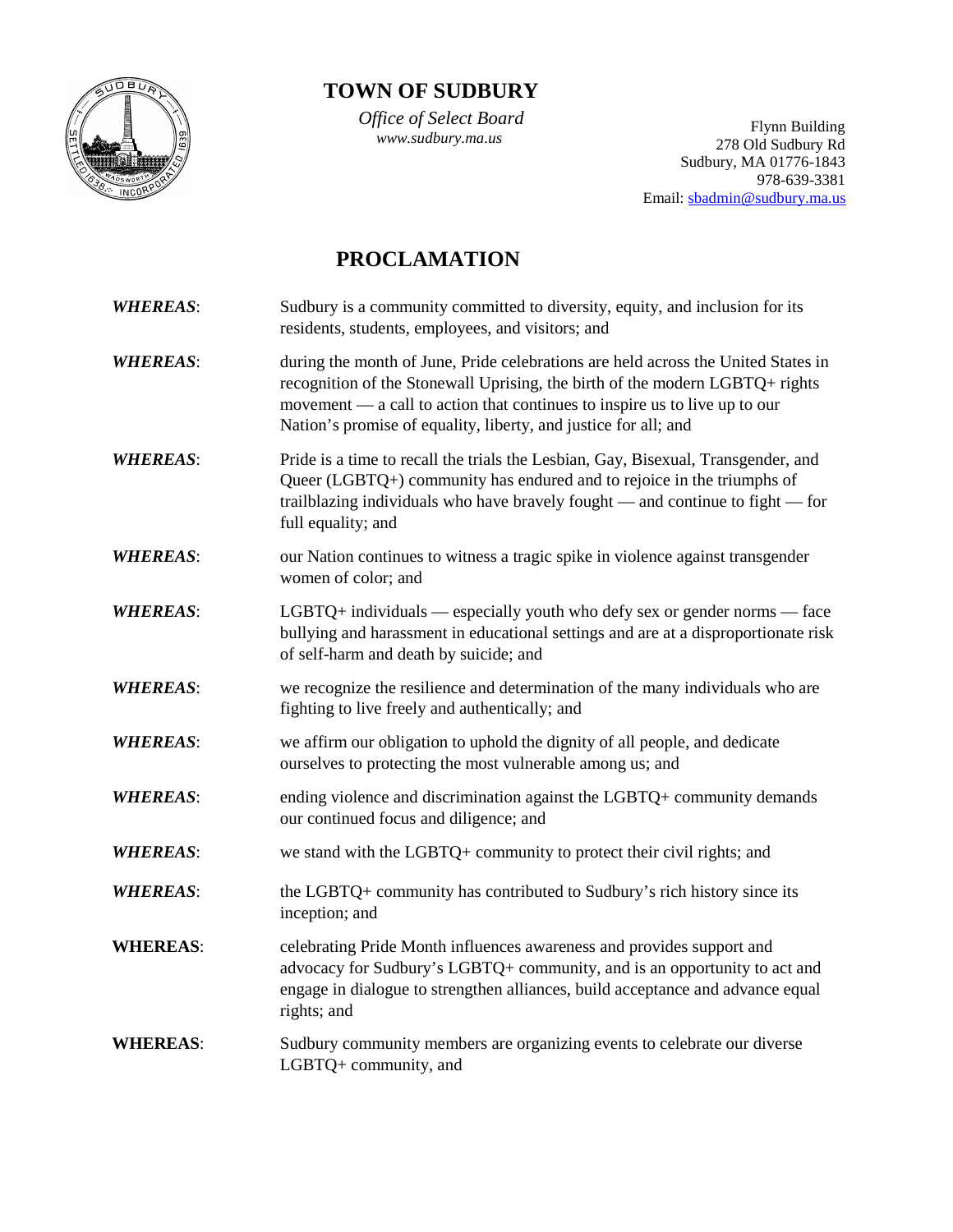*WHEREAS*: we urge all community members to celebrate LGBTQ+ Pride by celebrating Pride and displaying Pride banners as visible manifestations of Sudbury's commitment to full inclusion of our LGBTQ+ community.

#### *NOW, THEREFORE,*

**The Select Board, on behalf of the Town of Sudbury, do hereby proclaim THE MONTH OF JUNE (and the month of June in years hence) AS 'LGBTQ+ PRIDE MONTH' within the Town of Sudbury.**

#### *BE IT FURTHER PROCLAIMED*

### **The Select Board, on behalf of the Town of Sudbury, do hereby proclaim the second Saturday (and the second Saturday in June in years hence) as 'FAMILY PRIDE DAY' within the Town of Sudbury.**

Sources for LGBTQ+ Pride Month Proclamation Content

- *Presidential Actions, "A Proclamation on Lesbian, Gay, Bisexual, Transgender, and Queer Pride Month, 2021," June 01, 2021*
- *Town of Lexington, MA, "Pride Day & Pride Week Proclamation," May 24, 2021*

#### **SELECT BOARD**

Charles J. Russo

Charles G. Russo, Chair

anick). Anter

Janie W. Dretler, Vice-Chair

Daniel E. Carty, Member

Lisa V. Kouchalsdjian

Lisa V. Kouchakdjian, Member

Jennefa Kabato

Jennifer S. Roberts, Member